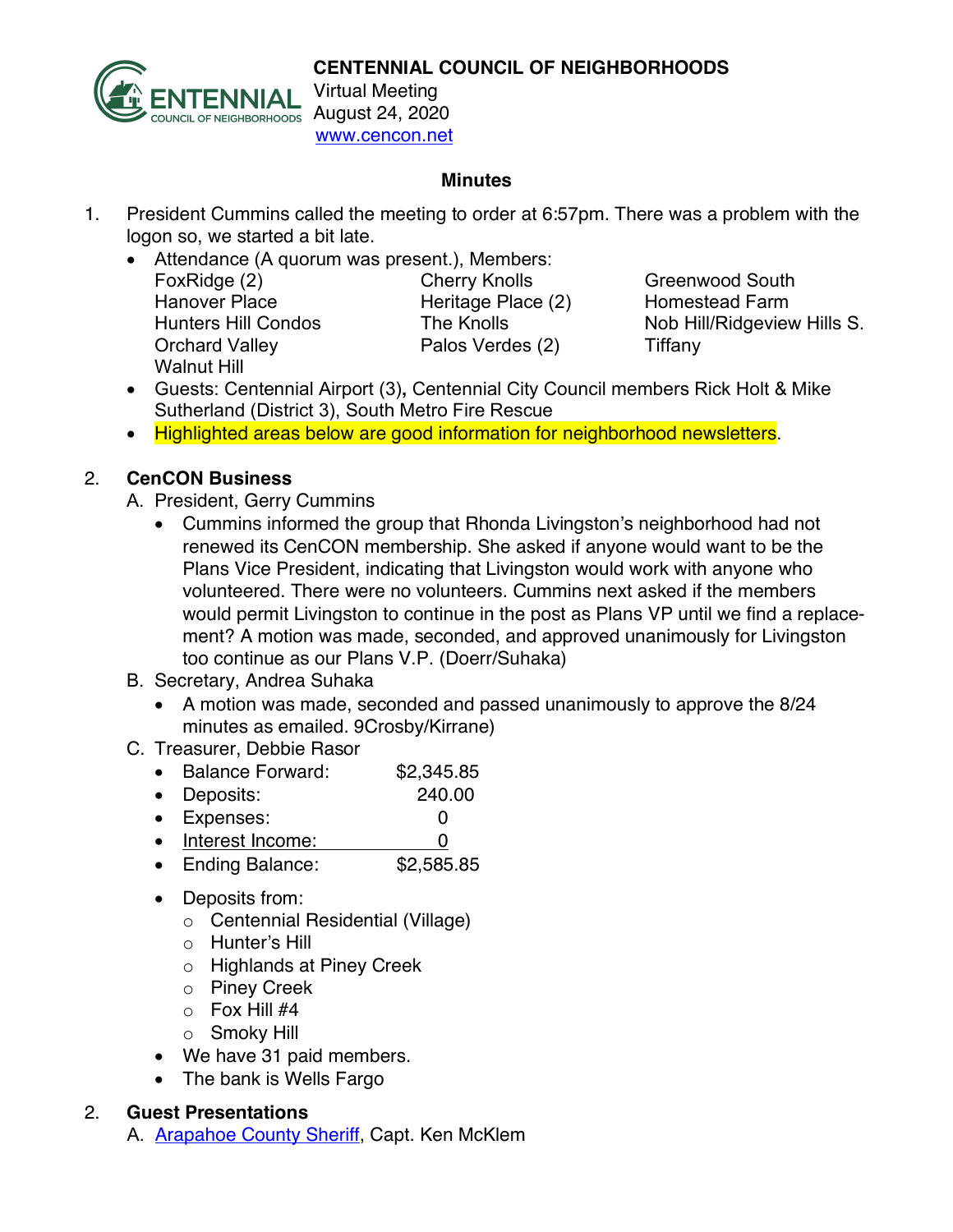• Capt. McKlem was not present.

Aa. South Metro Fire Rescue, by luck, Chief Jerry Rhodes, had dropped in to visit.

- Suhaka asked if South Metro sent crews to the fires. Rhodes: Yes, we sent a crews to Grand Junction, Larimer County, & Grizzly Creek fires. He also commented that by the third heavy snow all of the fires will be extinguished.
- *Added by Suhaka: 8 crew members have also gone to Louisiana for hurricane search & rescue*
- B. Arapahoe Park & Rec. District, Delos Searle, Trails Rec. Center Asst. Manager
	- Searle was not present.
- Ba. South Suburban Parks & Recreation District, emailed report from Becky Grubb, Communications Manager
	- Buck Recreation Center: The Buck Rec. Center is expected to open on Labor Day weekend. It's possible that the workout rooms will open earlier, followed by the indoor pool. The gym still has roof repairs that are needed so, it won't open until after Labor Day.
	- Outdoor Pools: South Suburban extended the days & hours of the outdoor pools due to some of the delayed starts. Each pool has different hours so check our website before heading out.
	- School Dayz: Lone Tree Rec. Center has created a program called School Dayz to accommodate students that are doing remote learning. It runs from 24 Aug.-18 Dec. There is classroom space available for students to complete their distance/elearning. Staff will support the learning, provide a quiet, safe place and also provide opportunities for physical activity, arts & crafts, and social engagement.
	- High Line Canal 5K/10K Race: The annual High Line Canal 5K/10K race was postponed in May, will take place Sun., 13 Sept., starting at deKoevend Park. Runners of all abilities welcome and social distancing measures will be in place.
	- South Suburban Sports Complex Update: Construction is moving right along at the new regional facility. We are still on schedule for a mid-Dec. open date for staff and anticipate opening to the public in Jan., 2021.
	- If anyone has any questions or needs anything, feel free to call or email me at any time (BGrubb@ssprd.org or 303-483-7014).
- C. Arapahoe Library District, Nicole Wilhelms, Manager of Castlewood & Southglenn Libraries.
	- *Davies & Kelver Libraries to Reopen for Appointment Only*
		- $\circ$  Davies Lib. in Deer Trail will reopen on Tues., 25 Aug. by appointment only. The health & safety of our patrons and staff continue to be the top priority.
		- o The library will be open Mon.-Sat., 10 am-5:30pm with intermittent closures for frequent cleaning & sanitizing.
		- $\circ$  Reservations are required and can be made on the same day or up to 7 days in advance. You can reserve one, 90-min. library appointment per day on the website or by calling 303-LIBRARY.
		- o Kelver Lib. in Byers will open on 31 Aug. and the remaining libraries are expected to open by appointment later in Sept.
		- $\circ$  At all libraries. Park and Pickup services are available for your convenience. Please, visit our website to make an appointment or call 303-LIBRARY.
		- $\circ$  If you need access to a computer, please make a 45-min. reservation on our website or by calling 303-LIBRARY prior to your visit.
	- *Free Technology Help from Arapahoe Libraries*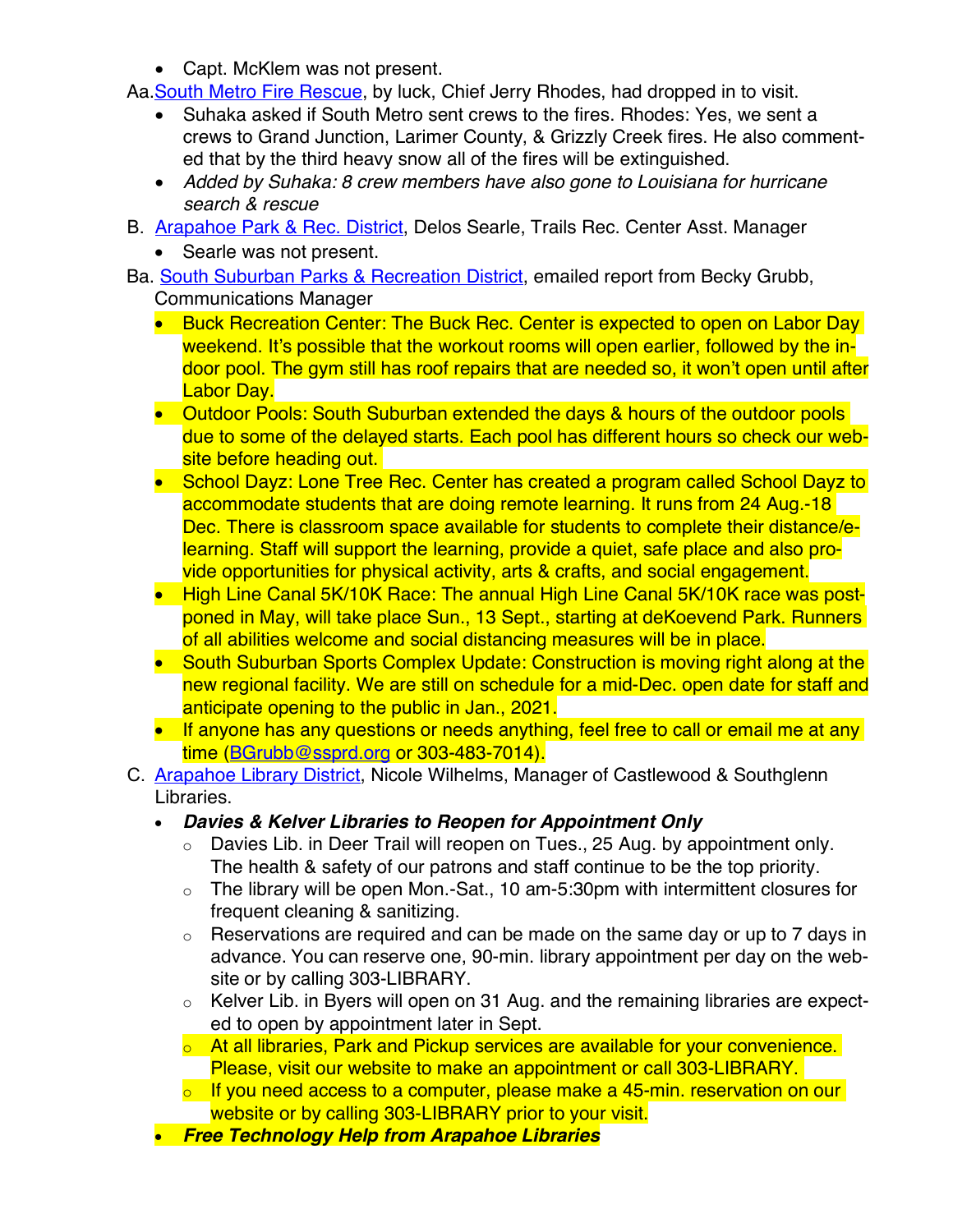- o Did you know that you can get help with smartphones, tablets, computers & other devices from your library tech. specialist team.
- $\circ$  We can help you learn to use a device & troubleshoot issues from the comfort of your own home.
- $\circ$  Call 303-224-3132 or visit arapahoelibraries.org/tech for email and online chat options.
- *Arapahoe Libraries Named Member of Environmental Leadership Program*
	- Arapahoe Libraries has been awarded membership into and a silver designation for the Environmental Leadership Program (ELP). ELP is a statewide environmental program that recognizes members that remain committed to implementing continuous environmental improvements.
	- $\circ$  To earn this honor, our facilities team has been working for several years to implement universal design concepts throughout the libraries, and energy efficiency has been enhanced through lowering gas emissions and water conservation.
	- o Recycling & waste minimization also has been expanded to include books, media, paper products and batteries. To receive this honor, the facilities department submitted an extensive and detailed application, facilitated an onsite visit and underwent an audit by the state of Colorado.
	- $\circ$  "At Arapahoe Libraries, we view ourselves as organizational leaders in the quest to implement environmental sustainability initiatives," said Jose Ortiz, Arapahoe Libraries manager of facilities & security. "We are proud of the silver ELP membership that was earned after several years of process improvements that directly impact our organization's environmental footprint."
	- $\circ$  As an ELP silver member, Arapahoe Libraries joins other notable organizations, including the Butterfly Pavilion, Breckenridge Brewery, Centennial Airport, Denver Water, & Pikes Peak Library District.

## • *JobNow Available for Job Seekers*

- o Job seekers will now have access to a new resource with their library card. Job-Now, powered by Brainfuse, provides live, interactive online help combined with online resources to guide interested patrons through the necessary steps to get a job. Brainfuse is well known for their online live tutoring, which is the same platform used in in the JobNow resource.
- o JobNow features the following in-depth information for job seekers:
	- $\sim$  Career resources includes a wealth of assessments for aptitude & careers, skill building lessons, and job searching resources
	- ~ Resume resources offers resume templates, resume creating software, and a wealth of online resume resources. A live resume expert is available to chat with patrons and a resume lab allows patrons to upload their resume so that they can receive expert feedback.
	- $\sim$  Job Interviews offers tips and quality resources to prepare for interviews. Live coaching is available to practice interview skills.
	- $\sim$  Access to JobNow is available on the website.
- A question was asked about the Explore Colorado/Exploration Pass program, free tickets to many museums & sights around Denver, e.g., Butterfly Pavilion, Firefighters Museum, Four Mile Historic Park, etc. Wilhelms: Though many sights have limits and requirements, the passes are still available. They're for  $2 - 7$  people and you will need to call ahead for an appointment.